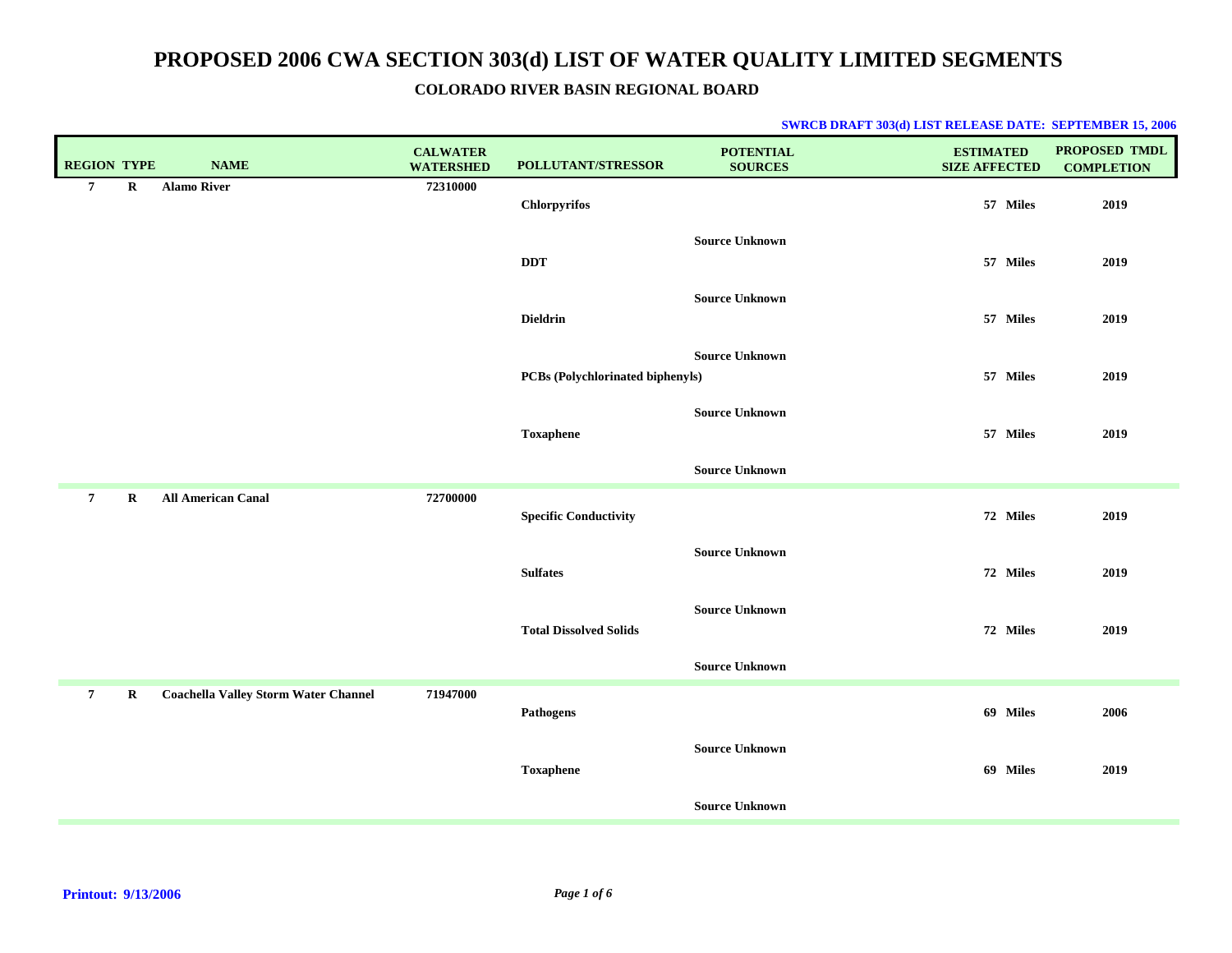## **COLORADO RIVER BASIN REGIONAL BOARD**

|                    |   |                                              |                                     |                                  | SWRCB DRAFT 303(d) LIST RELEASE DATE: SEPTEMBER 15, 2006                                                                                     |                                          |                                           |
|--------------------|---|----------------------------------------------|-------------------------------------|----------------------------------|----------------------------------------------------------------------------------------------------------------------------------------------|------------------------------------------|-------------------------------------------|
| <b>REGION TYPE</b> |   | <b>NAME</b>                                  | <b>CALWATER</b><br><b>WATERSHED</b> | <b>POLLUTANT/STRESSOR</b>        | <b>POTENTIAL</b><br><b>SOURCES</b>                                                                                                           | <b>ESTIMATED</b><br><b>SIZE AFFECTED</b> | <b>PROPOSED TMDL</b><br><b>COMPLETION</b> |
| $\overline{7}$     | R | <b>Colorado River (Imperial Reservoir to</b> | 72700000                            |                                  |                                                                                                                                              |                                          |                                           |
|                    |   | California-Mexico Border)                    |                                     | Selenium                         |                                                                                                                                              | 11 Miles                                 | 2019                                      |
|                    |   |                                              |                                     |                                  |                                                                                                                                              |                                          |                                           |
|                    |   |                                              |                                     |                                  | <b>Source Unknown</b>                                                                                                                        |                                          |                                           |
| $\overline{7}$     | R | <b>Imperial Valley Drains</b>                | 72310000                            |                                  |                                                                                                                                              |                                          |                                           |
|                    |   |                                              |                                     | <b>DDT</b>                       |                                                                                                                                              | 1225 Miles                               | 2019                                      |
|                    |   |                                              |                                     | drains.                          | The listing for DDT only applies to the Barbara Worth Drain, Peach Drain, and Rice Drain areas of the Imperial Valley                        |                                          |                                           |
|                    |   |                                              |                                     |                                  | <b>Source Unknown</b>                                                                                                                        |                                          |                                           |
|                    |   |                                              |                                     | <b>Dieldrin</b>                  |                                                                                                                                              | 1225 Miles                               | 2019                                      |
|                    |   |                                              |                                     |                                  | The listing for dieldrin only applies to the Barbara Worth Drain and Fig Drain areas of the Imperial Valley drains.<br><b>Source Unknown</b> |                                          |                                           |
|                    |   |                                              |                                     | Endosulfan                       |                                                                                                                                              | 1225 Miles                               | 2019                                      |
|                    |   |                                              |                                     |                                  | The listing for endosulfan only applies to the Peach Drain area of the Imperial Valley drains.<br><b>Source Unknown</b>                      |                                          |                                           |
|                    |   |                                              |                                     | PCBs (Polychlorinated biphenyls) |                                                                                                                                              | 1225 Miles                               | 2019                                      |
|                    |   |                                              |                                     | outlet into the Alamo River.     | The listing for PCBs only applies to the Central Drain area of the Imperial Valley drains, from Meloland Road to the                         |                                          |                                           |
|                    |   |                                              |                                     |                                  | <b>Source Unknown</b>                                                                                                                        |                                          |                                           |
|                    |   |                                              |                                     | Selenium                         |                                                                                                                                              | 1225 Miles                               | 2019                                      |
|                    |   |                                              |                                     |                                  | Selenium originates from Upper Basin Portion of Colorado River. Elevated fish tissue levels.                                                 |                                          |                                           |
|                    |   |                                              |                                     |                                  | <b>Agricultural Return Flows</b>                                                                                                             |                                          |                                           |
|                    |   |                                              |                                     | <b>Toxaphene</b>                 |                                                                                                                                              | 1225 Miles                               | 2019                                      |
|                    |   |                                              |                                     | drains.                          | This listing for toxaphene only applies to the Barbara Worth Drain, Peach Drain, and Rice Drain of the Imperial Valley                       |                                          |                                           |
|                    |   |                                              |                                     |                                  | <b>Source Unknown</b>                                                                                                                        |                                          |                                           |
| 7                  | R | <b>New River (Imperial County)</b>           | 72800000                            |                                  |                                                                                                                                              |                                          |                                           |
|                    |   |                                              |                                     | 1,2,4-Trimethylbenzene           |                                                                                                                                              | 66 Miles                                 | 2006                                      |
|                    |   |                                              |                                     |                                  | <b>Industrial Point Sources</b>                                                                                                              |                                          |                                           |
|                    |   |                                              |                                     |                                  | <b>Out-of-state source</b>                                                                                                                   |                                          |                                           |
|                    |   |                                              |                                     | <b>Chlordane</b>                 |                                                                                                                                              | 66 Miles                                 | 2019                                      |
|                    |   |                                              |                                     |                                  | <b>Source Unknown</b>                                                                                                                        |                                          |                                           |

### **Printout: 9/13/2006**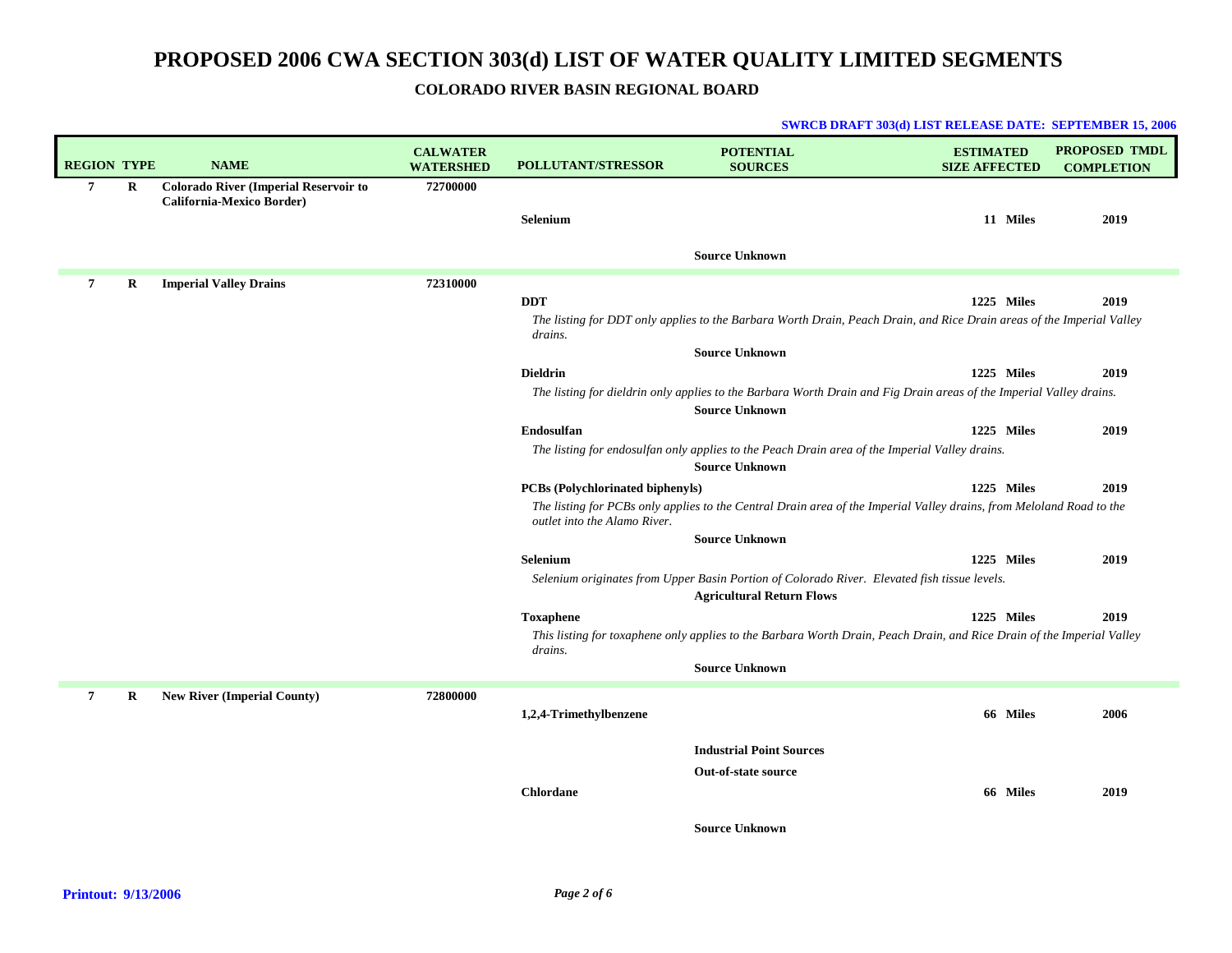### **COLORADO RIVER BASIN REGIONAL BOARD**

| <b>REGION TYPE</b> | <b>NAME</b> | <b>CALWATER</b><br><b>WATERSHED</b> | <b>POLLUTANT/STRESSOR</b>                      | <b>POTENTIAL</b><br><b>SOURCES</b>                                                 | <b>ESTIMATED</b><br><b>SIZE AFFECTED</b> | PROPOSED TMDL<br><b>COMPLETION</b> |
|--------------------|-------------|-------------------------------------|------------------------------------------------|------------------------------------------------------------------------------------|------------------------------------------|------------------------------------|
|                    |             |                                     | <b>Chloroform</b>                              |                                                                                    | 66 Miles                                 | 2006                               |
|                    |             |                                     |                                                |                                                                                    |                                          |                                    |
|                    |             |                                     |                                                | <b>Industrial Point Sources</b><br>Out-of-state source                             |                                          |                                    |
|                    |             |                                     | <b>Chlorpyrifos</b>                            |                                                                                    | 66 Miles                                 | 2019                               |
|                    |             |                                     |                                                |                                                                                    |                                          |                                    |
|                    |             |                                     |                                                | <b>Source Unknown</b>                                                              |                                          |                                    |
|                    |             |                                     | <b>DDT</b>                                     |                                                                                    | 66 Miles                                 | 2019                               |
|                    |             |                                     |                                                | <b>Source Unknown</b>                                                              |                                          |                                    |
|                    |             |                                     | <b>Diazinon</b>                                |                                                                                    | 66 Miles                                 | 2019                               |
|                    |             |                                     |                                                |                                                                                    |                                          |                                    |
|                    |             |                                     |                                                | <b>Source Unknown</b>                                                              |                                          |                                    |
|                    |             |                                     | <b>Dieldrin</b>                                |                                                                                    | 66 Miles                                 | 2019                               |
|                    |             |                                     |                                                | <b>Source Unknown</b>                                                              |                                          |                                    |
|                    |             |                                     | Mercury                                        |                                                                                    | 66 Miles                                 | 2019                               |
|                    |             |                                     |                                                |                                                                                    |                                          |                                    |
|                    |             |                                     |                                                | <b>Source Unknown</b>                                                              |                                          |                                    |
|                    |             |                                     | meta-para xylenes                              |                                                                                    | 66 Miles                                 | 2006                               |
|                    |             |                                     |                                                | <b>Industrial Point Sources</b>                                                    |                                          |                                    |
|                    |             |                                     |                                                | Out-of-state source                                                                |                                          |                                    |
|                    |             |                                     | <b>Nutrients</b>                               |                                                                                    | 66 Miles                                 | 2006                               |
|                    |             |                                     |                                                | Regional Board proposes to establish TMDL in cooperation with U.S. EPA and Mexico. |                                          |                                    |
|                    |             |                                     |                                                | Major Municipal Point Source-dry and/or wet<br>weather discharge                   |                                          |                                    |
|                    |             |                                     |                                                | <b>Agricultural Return Flows</b>                                                   |                                          |                                    |
|                    |             |                                     |                                                | Out-of-state source                                                                |                                          |                                    |
|                    |             |                                     | <b>Organic Enrichment/Low Dissolved Oxygen</b> |                                                                                    | 66 Miles                                 | 2006                               |
|                    |             |                                     |                                                | Wastewater                                                                         |                                          |                                    |
|                    |             |                                     |                                                | <b>Inappropriate Waste Disposal/Wildcat Dumping</b>                                |                                          |                                    |
|                    |             |                                     |                                                | Out-of-state source                                                                |                                          |                                    |
|                    |             |                                     |                                                | <b>Unknown point source</b>                                                        |                                          |                                    |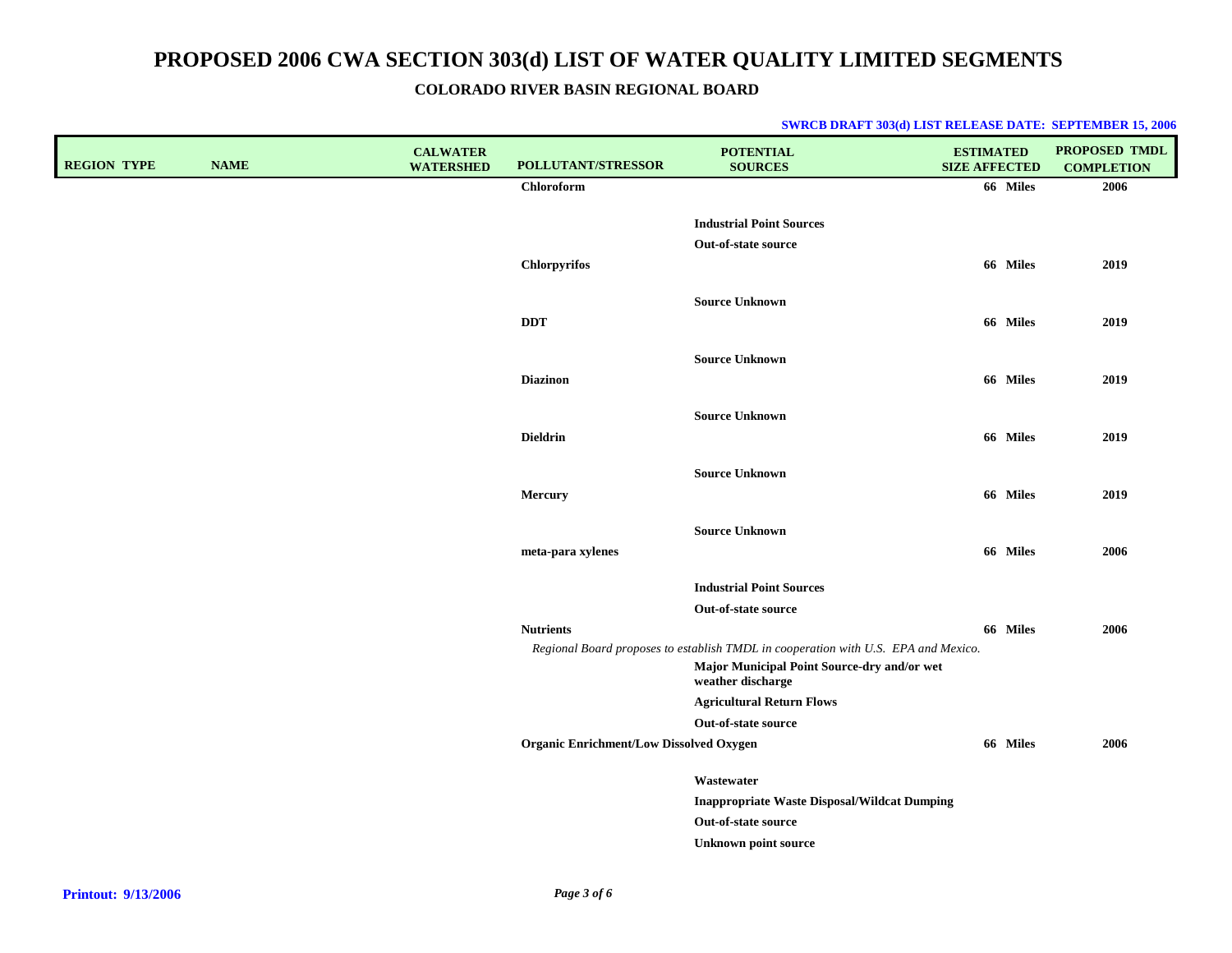**COLORADO RIVER BASIN REGIONAL BOARD**

| <b>REGION TYPE</b> | <b>NAME</b> | <b>CALWATER</b><br><b>WATERSHED</b> | POLLUTANT/STRESSOR               | <b>POTENTIAL</b><br><b>SOURCES</b>                     | <b>ESTIMATED</b><br><b>SIZE AFFECTED</b> | PROPOSED TMDL<br><b>COMPLETION</b> |
|--------------------|-------------|-------------------------------------|----------------------------------|--------------------------------------------------------|------------------------------------------|------------------------------------|
|                    |             |                                     | o-Xylenes                        |                                                        | 66 Miles                                 | 2006                               |
|                    |             |                                     |                                  | <b>Industrial Point Sources</b>                        |                                          |                                    |
|                    |             |                                     |                                  | Out-of-state source                                    |                                          |                                    |
|                    |             |                                     | PCBs (Polychlorinated biphenyls) |                                                        | 66 Miles                                 | 2019                               |
|                    |             |                                     |                                  | <b>Source Unknown</b>                                  |                                          |                                    |
|                    |             |                                     | p-Cymene                         |                                                        | 66 Miles                                 | 2006                               |
|                    |             |                                     |                                  |                                                        |                                          |                                    |
|                    |             |                                     |                                  | <b>Industrial Point Sources</b><br>Out-of-state source |                                          |                                    |
|                    |             |                                     | p-Dichlorobenzene/DCB            |                                                        | 66 Miles                                 | 2006                               |
|                    |             |                                     |                                  |                                                        |                                          |                                    |
|                    |             |                                     |                                  | <b>Industrial Point Sources</b>                        |                                          |                                    |
|                    |             |                                     |                                  | Out-of-state source                                    |                                          |                                    |
|                    |             |                                     | <b>Pesticides</b>                |                                                        | 66 Miles                                 | 2019                               |
|                    |             |                                     |                                  | <b>Agricultural Return Flows</b>                       |                                          |                                    |
|                    |             |                                     |                                  | Out-of-state source                                    |                                          |                                    |
|                    |             |                                     | Selenium                         |                                                        | 66 Miles                                 | 2019                               |
|                    |             |                                     |                                  | <b>Source Unknown</b>                                  |                                          |                                    |
|                    |             |                                     | <b>Toluene</b>                   |                                                        | 66 Miles                                 | 2006                               |
|                    |             |                                     |                                  | <b>Industrial Point Sources</b>                        |                                          |                                    |
|                    |             |                                     |                                  | Out-of-state source                                    |                                          |                                    |
|                    |             |                                     | <b>Toxaphene</b>                 |                                                        | 66 Miles                                 | 2019                               |
|                    |             |                                     |                                  |                                                        |                                          |                                    |
|                    |             |                                     | <b>Toxicity</b>                  | <b>Source Unknown</b>                                  | 66 Miles                                 | 2019                               |
|                    |             |                                     |                                  |                                                        |                                          |                                    |
|                    |             |                                     |                                  | <b>Source Unknown</b>                                  |                                          |                                    |
|                    |             |                                     | Trash                            |                                                        | 66 Miles                                 | 2006                               |
|                    |             |                                     |                                  | Out-of-state source                                    |                                          |                                    |
|                    |             |                                     |                                  |                                                        |                                          |                                    |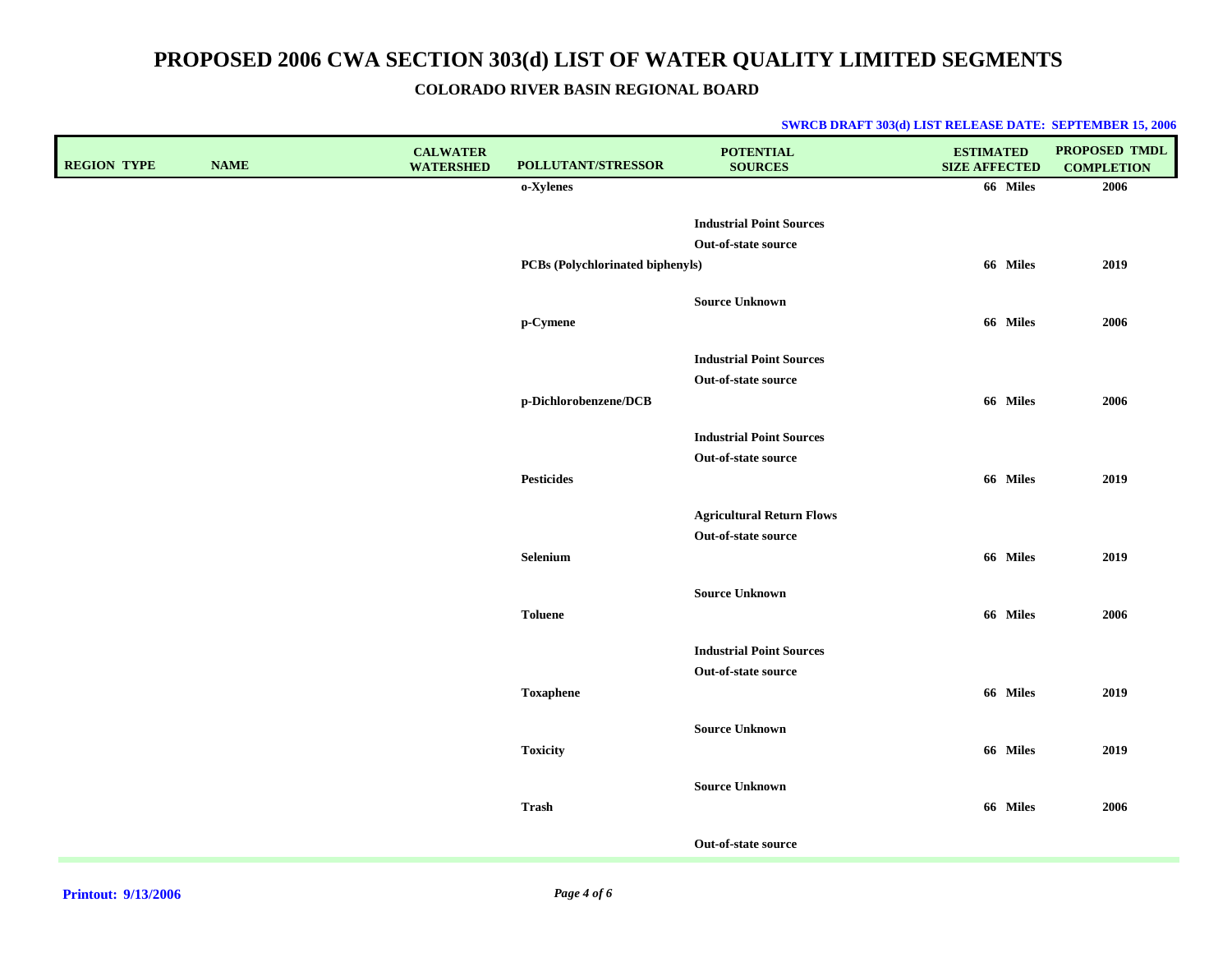### **COLORADO RIVER BASIN REGIONAL BOARD**

| <b>REGION TYPE</b> |         | <b>NAME</b>              | <b>CALWATER</b><br><b>WATERSHED</b> | <b>POLLUTANT/STRESSOR</b>              | <b>POTENTIAL</b><br><b>SOURCES</b>                                                                                 | <b>ESTIMATED</b><br><b>SIZE AFFECTED</b> | <b>PROPOSED TMDL</b><br><b>COMPLETION</b> |
|--------------------|---------|--------------------------|-------------------------------------|----------------------------------------|--------------------------------------------------------------------------------------------------------------------|------------------------------------------|-------------------------------------------|
| 7                  | $\bf R$ | Palo Verde Outfall Drain | 71540000                            |                                        |                                                                                                                    |                                          |                                           |
|                    |         |                          |                                     | <b>DDT</b>                             |                                                                                                                    | 17<br><b>Miles</b>                       | 2019                                      |
|                    |         |                          |                                     |                                        | <b>Source Unknown</b>                                                                                              |                                          |                                           |
| 7                  | S       | <b>Salton Sea</b>        | 72800000                            |                                        |                                                                                                                    |                                          |                                           |
|                    |         |                          |                                     | <b>Nutrients</b>                       |                                                                                                                    | 233340 Acres                             | 2006                                      |
|                    |         |                          |                                     |                                        | <b>Major Industrial Point Source</b>                                                                               |                                          |                                           |
|                    |         |                          |                                     |                                        | <b>Agricultural Return Flows</b>                                                                                   |                                          |                                           |
|                    |         |                          |                                     |                                        | Out-of-state source                                                                                                |                                          |                                           |
|                    |         |                          |                                     | <b>Salinity</b>                        |                                                                                                                    | 233340 Acres                             | 2019                                      |
|                    |         |                          |                                     | federal, local, and state cooperation. | TMDL development will not be effective in addressing this problem, which will require an engineering solution with |                                          |                                           |
|                    |         |                          |                                     |                                        | <b>Agricultural Return Flows</b>                                                                                   |                                          |                                           |
|                    |         |                          |                                     |                                        | Out-of-state source                                                                                                |                                          |                                           |
|                    |         |                          |                                     |                                        | <b>Point Source</b>                                                                                                |                                          |                                           |
|                    |         |                          |                                     | Selenium                               |                                                                                                                    | 233340 Acres                             | 2019                                      |
|                    |         |                          |                                     |                                        | <b>Agricultural Return Flows</b>                                                                                   |                                          |                                           |